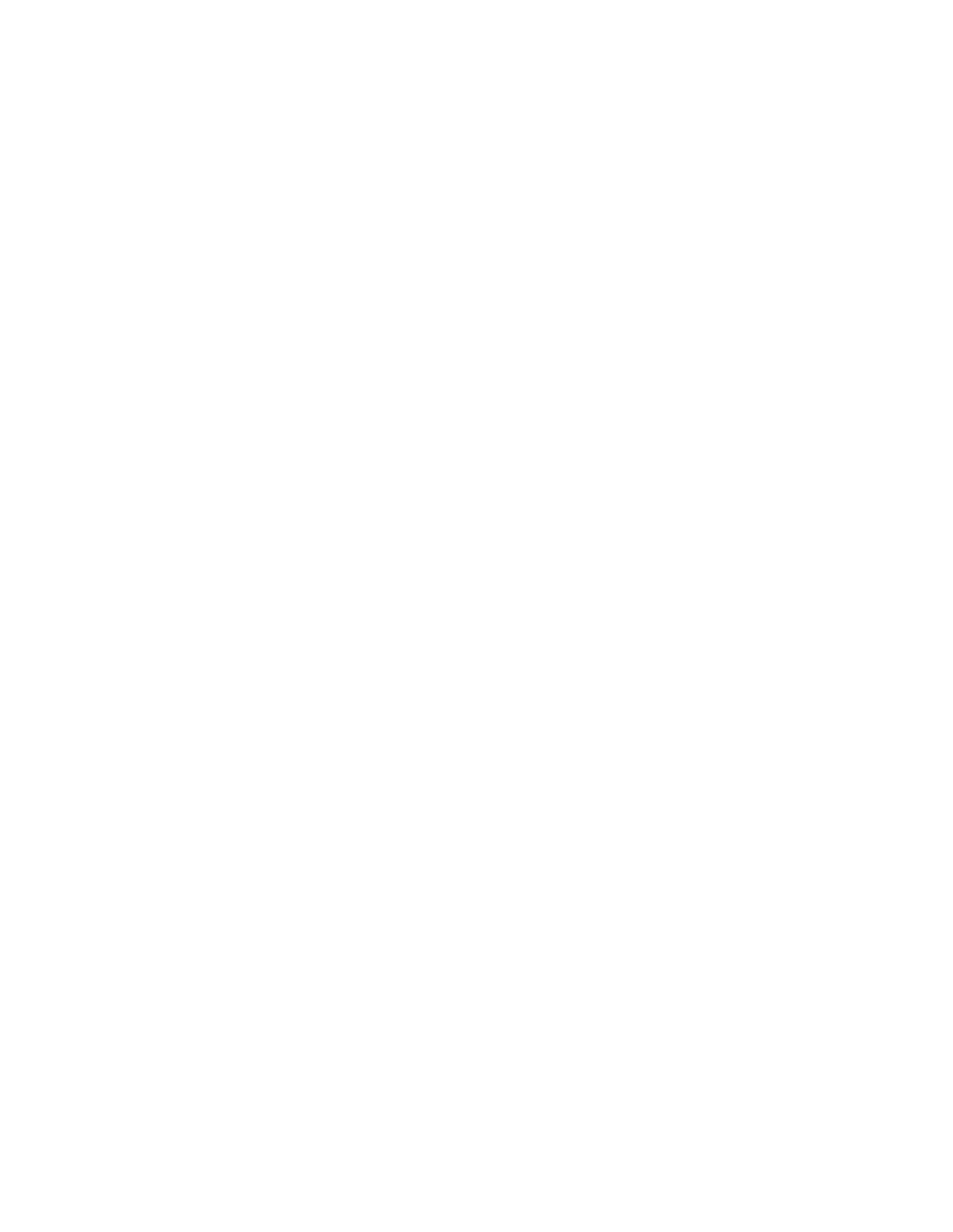# **ALUMINUM WIRING**

The U.S. Consumer Product Safety Commission (CPSC) staff and other government officials have investigated numerous hazardous incidents and fires throughout the nation involving aluminum branch circuit wiring. A national survey conducted by Franklin Research Institute for CPSC showed that homes built before 1972, and wired with aluminum, are 55 times more likely to have one or more wire connections at outlets reach "Fire Hazard Conditions"1 than homes wired with copper. That survey encompassed only the wire connections at outlets. It did not address other types of aluminum wire connections and splices in homes that are also prone to fail. No information was developed for aluminum-wired homes built after 1972.

The fire hazard investigated by CPSC occurs at connections with aluminum wire, including receptacles or switches and junction boxes; or the hazards occur with major appliances, including dishwashers or furnaces, for example. There are several deterioration processes in aluminum wire connections that cause increased resistance to the flow of electric current, resulting in damage that is cumulative in effect. That increased resistance causes overheating, sometimes at hazardous levels, when current is flowing in the circuit.

A shortage of copper in the mid 1960s caused builders to increase the use of aluminum wire in residential electrical distribution systems from the few large-power circuits (i.e., for electric clothes dryers and ranges), to general purpose 15- and 20-ampere-rated circuits. Homes built before 1965 are unlikely to have aluminum branch circuit wiring. Electrical cables installed between 1965 and the mid 1970s in new homes, in additions, and as part of rewired/new circuits may contain aluminum wiring. On April 28, 1974, two people died in a home in Hampton Bays, N.Y. Fire officials determined that the fire was caused by an overheating aluminum wire connection at a wall receptacle.

<sup>1</sup>The survey conducted by the Franklin Research Institute defined "Fire Hazard Conditions" to occur when receptacle cover plate mounting screws reached 149°C (300°F), or sparks were emitted from the receptacle, or materials around the receptacle were charred.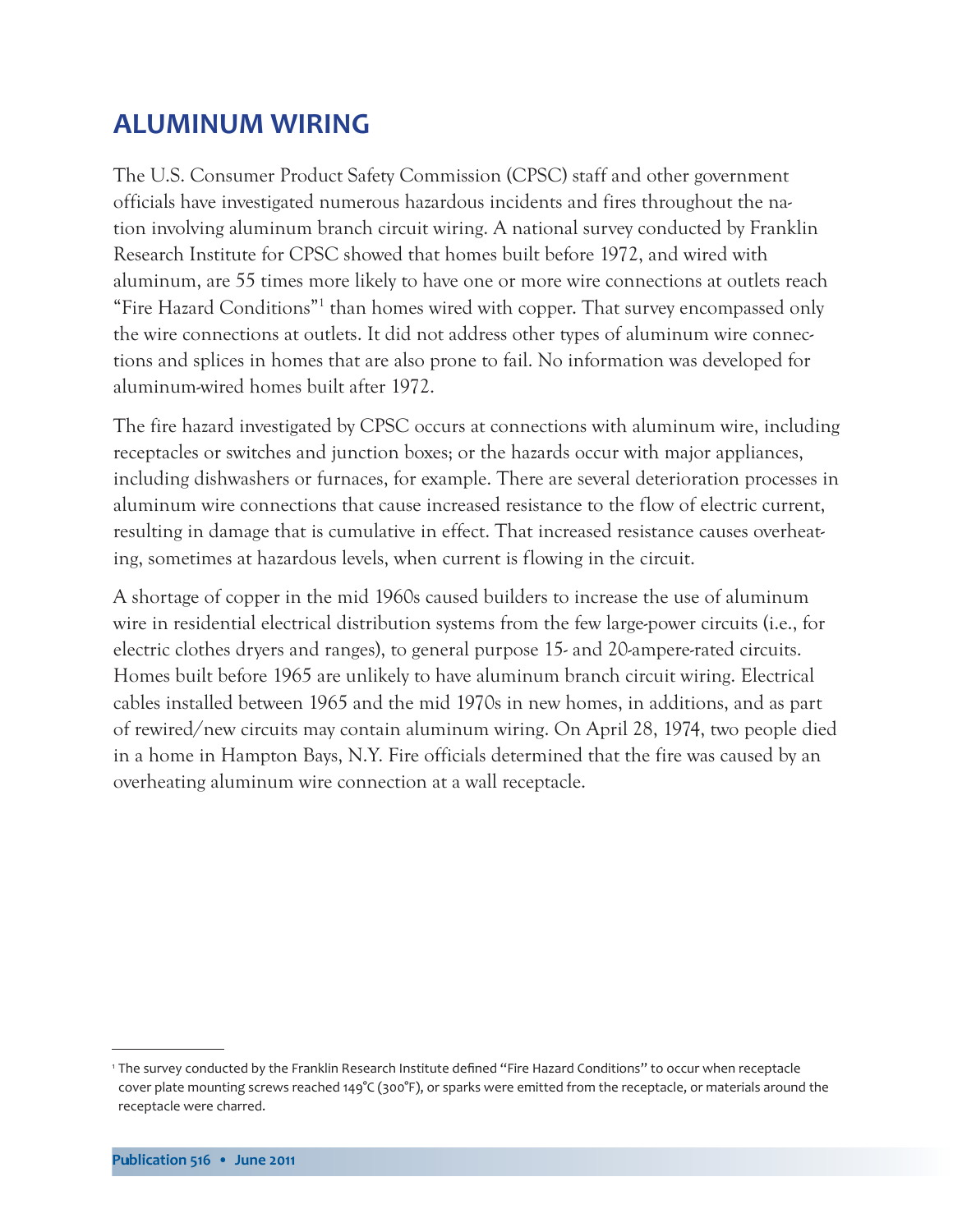# **TROUBLE SIGNS**

Unfortunately, failing aluminum-wired connections seldom provide easily detected warning signs. Aluminum-wired connections and splices have been reported to fail and overheat without any prior indications or problems.

If you notice any signs of a problem, have a qualified electrician determine the cause. DO NOT TRY TO DO IT YOURSELF. You could be electrocuted, or you could make the problem worse. Signs of electrical system problems include hot-to-the touch face plates on receptacles or switches; flickering lights; circuits that don't work; or the smell of burning plastic at outlets or switches.

# **IDENTIFYING ALUMINUM WIRING**

Virtually all of the aluminum wiring was installed as plastic-sheathed cable (type NM, often called "Romex") with no readily discernable distinction from a cable with copper conductors. Look at the printed or embossed markings on the outer jacket of the electric cables, which are visible in unfinished basements, attics, or garages. If necessary, use a flashlight shining on the surface at a low angle to help make the embossed markings readable. Cable with aluminum conductors will have "Al"

or "Aluminum" and other information marked on one side of the cable jacket every few feet along its length. (Note: be sure to read as much of the marking as possible because the marking "CU-clad" or "Copper-clad," in addition to the "Al" or "Aluminum," means that the cable uses copper-coated aluminum wire and is not covered by the repair recommendations outlined in this publication). $2,3$ 

If you are unable to identify the type of wire in your home by this method, but you suspect that you have aluminum wire, have a qualified electrician make the determination.

If your home has aluminum wiring that has not been remediated, CPSC recommends a permanent repair of the connections, as described in the following sections.

# **FIXING THE PROBLEM**

Aluminum wiring can be replaced or repaired to effectively and permanently reduce the possibility of fire and injury due to failing (overheating) wire connections and splices. It is highly recommended that you hire a qualified electrician to perform this remediation.

Other than complete replacement of aluminum wire with copper wire, there may

<sup>&</sup>lt;sup>2</sup> Aluminum and copper-clad aluminum cables are sized at No.10 and No.12 AWG for 20-ampere and 15-ampere rated circuits, respectively, as opposed to No.12 and No.14 AWG for copper conductors.

<sup>&</sup>lt;sup>3</sup> The repairs outlined in this publication do not apply to larger gauge aluminum wire circuits and connections used for service entrance cables, electric clothes dryers, and cooking ranges.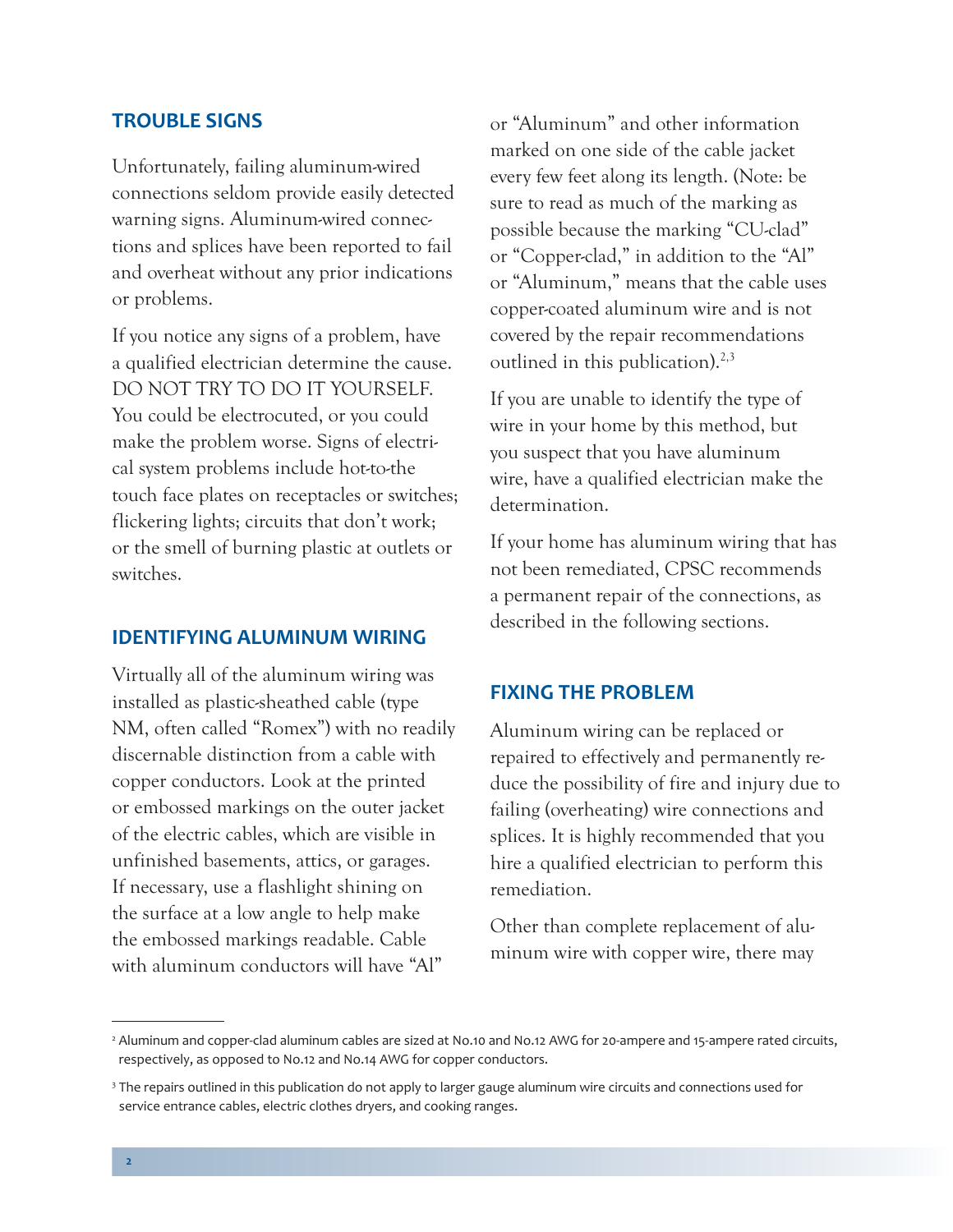be numerous potential solutions for the permanent repair of hazardous aluminum wire connections and splices. However, CPSC can recommend repair methods or products only where there is satisfactory, documented evidence that the methods or products meet the following criteria:

- **Safe.** The method or product must be safe and not increase the risk of fire or other hazards.
- **Effective.** The method or product must be effective and successfully eliminate or substantially mitigate the fire hazard.
- **Permanent.** The method or product must affect a permanent repair. Methods or products designed to address temporary or emergency repair situations, but which may fail over time, are not considered permanent.

**Based on these standards**, as of the date of this publication, CPSC approves of only three methods for a permanent repair.<sup>4</sup>

- **1) Complete Replacement of Copper Cable**
- **2) COPALUM Method of Repair**
- **3) Acceptable Alternative Repair Method/AlumiConn Connector**

# **1) Complete Replacement with Copper Cable**

Replacement of the aluminum branch circuit conductors with copper wire eliminates the primary cause of the potential hazards, the aluminum wire itself. Depending on the architectural style of your home and the number and locations of unfinished spaces (e.g., basements and attics), it may be relatively easy for a qualified electrician to rewire your home. A new copper wire branch circuit system would be installed, and the existing aluminum wire could be abandoned inside the walls. This is the best method available; but for many homes, rewiring with copper is impractical and/or prohibitively expensive.

<sup>4</sup> Any individual or company that develops a method or product that meets these CPSC standards for a safe, effective, and permanent repair of aluminum wire connections and splices and desires that the CPSC consider recommending the method or product may submit documentation of compliance with such standards to: CPSC, 4330 East West Highway, Bethesda, MD 20814. Recommendation of products or methods is rare and is solely within the discretion of the CPSC. The burden and costs of establishing compliance with such standards is the responsibility of the requestor. Consideration of a product or method is not intended and does not create any right or benefit, substantive or procedural, enforceable at law or in equity, by any party against the U.S. Consumer Product Safety Commission or the United States, its officers, employees, or agents, or any other person.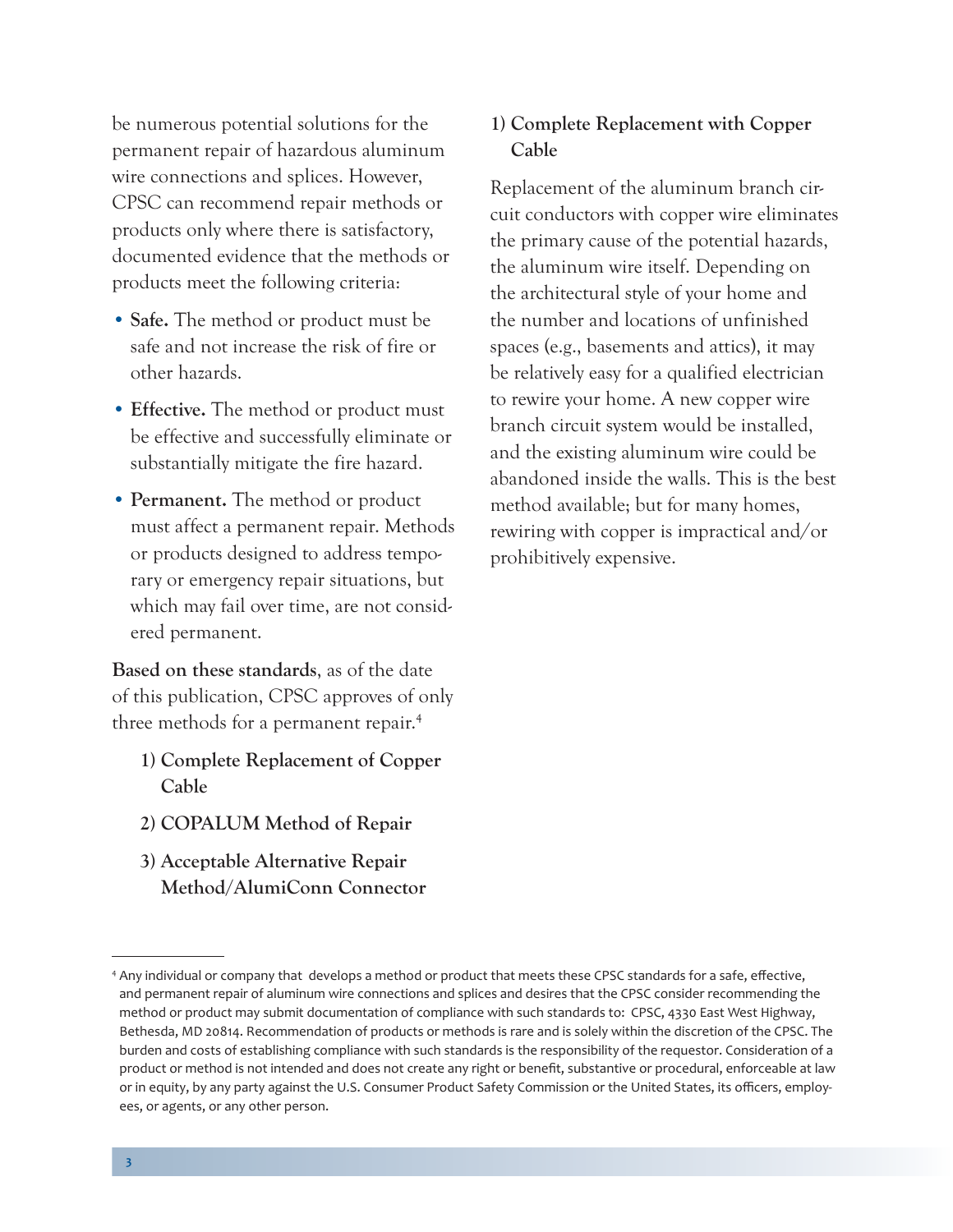#### **2) COPALUM Method of Repair**

As an alternate to rewiring with copper, CPSC recommends attaching a short section of copper wire to the ends of the aluminum wire at connection points (a technique commonly referred to as "pigtailing"), using a special connector named COPALUM to join the wires. CPSC staff considers pigtailing with a COPALUM connector to be a safe and permanent repair of the existing aluminum wiring. The repair should include every connection or splice involving aluminum wire in the home, including outlets, dimmers, switches, fixtures, appliances, and junction boxes. The repaired system, with short copper wire extensions at every termination throughout the home, permits the use of standard wiring devices, including receptacles and switches.

The COPALUM repair method is recommended by CPSC on the basis of CPSCsponsored research, laboratory tests, and demonstration projects. This repair method has been thoroughly proven by more than a quarter of a century of field experience to provide a permanent, low-resistance electrical connection to aluminum wire. The COPALUM repair method eliminates the aluminum connection failure problems and still uses the existing, installed aluminum wire. The COPALUM repair method has been shown to be practical for installation in an occupied and furnished home.

Every connection of aluminum-to-aluminum or aluminum-to-copper wire should be repaired in order to obtain the maximum benefit from such repair work. All appliances connected directly to No.12 or No.10 AWG aluminum branch circuit wiring (e.g., dishwashers, cooling equipment, heaters, air conditioners, and light fixtures) must be repaired in addition to wall outlets, switches, junction boxes, and panel boxes.

The COPALUM connector is a specially designed system that includes a metal sleeve intended to be installed only with a dedicated power tool and crimping die to make a permanent connection, that is, in effect, a cold weld (the precision dies in the CO-PALUM tool compress the connector and wires using upwards of 10,000 pounds of force, as required to make the permanent aluminum wire connection).

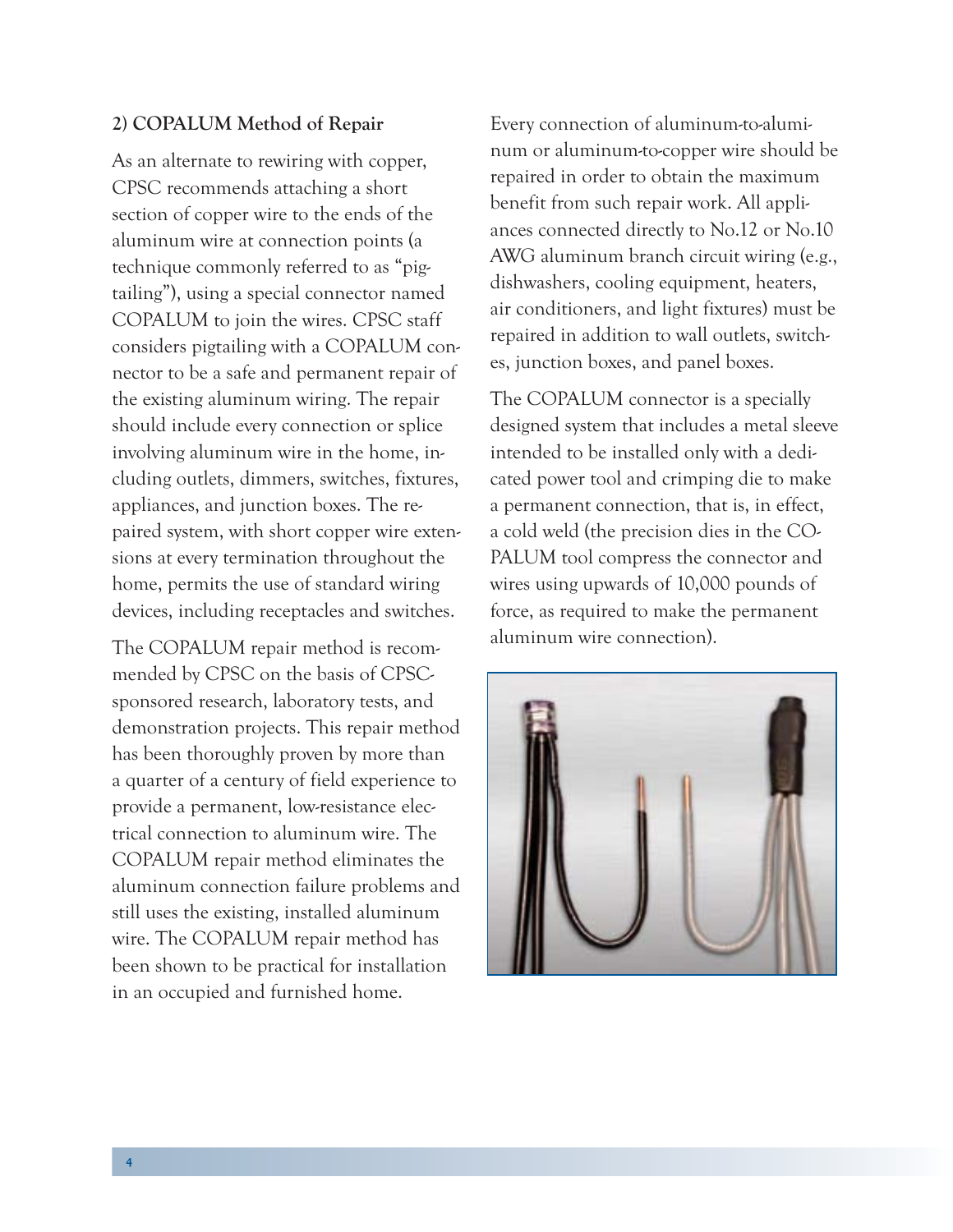The tool is shown in the illustration below. An insulating sleeve is placed around the crimp connector to complete the repair. The copper wire pigtail is then connected to the switch, receptacle, or other termination device. An example of a repaired receptacle outlet is also illustrated below.

Only electricians who are trained by the manufacturer to use the tool properly are authorized to install COPALUM connectors. CPSC staff emphasizes that this training is necessary to ensure that the electrician uses the careful, professional workmanship and thoroughness required to make the crimp connector repair safe and permanent.



**COPALUM Crimp Connector and its Specialized Installation Tooling**



**Recommended COPALUM Connector Repair**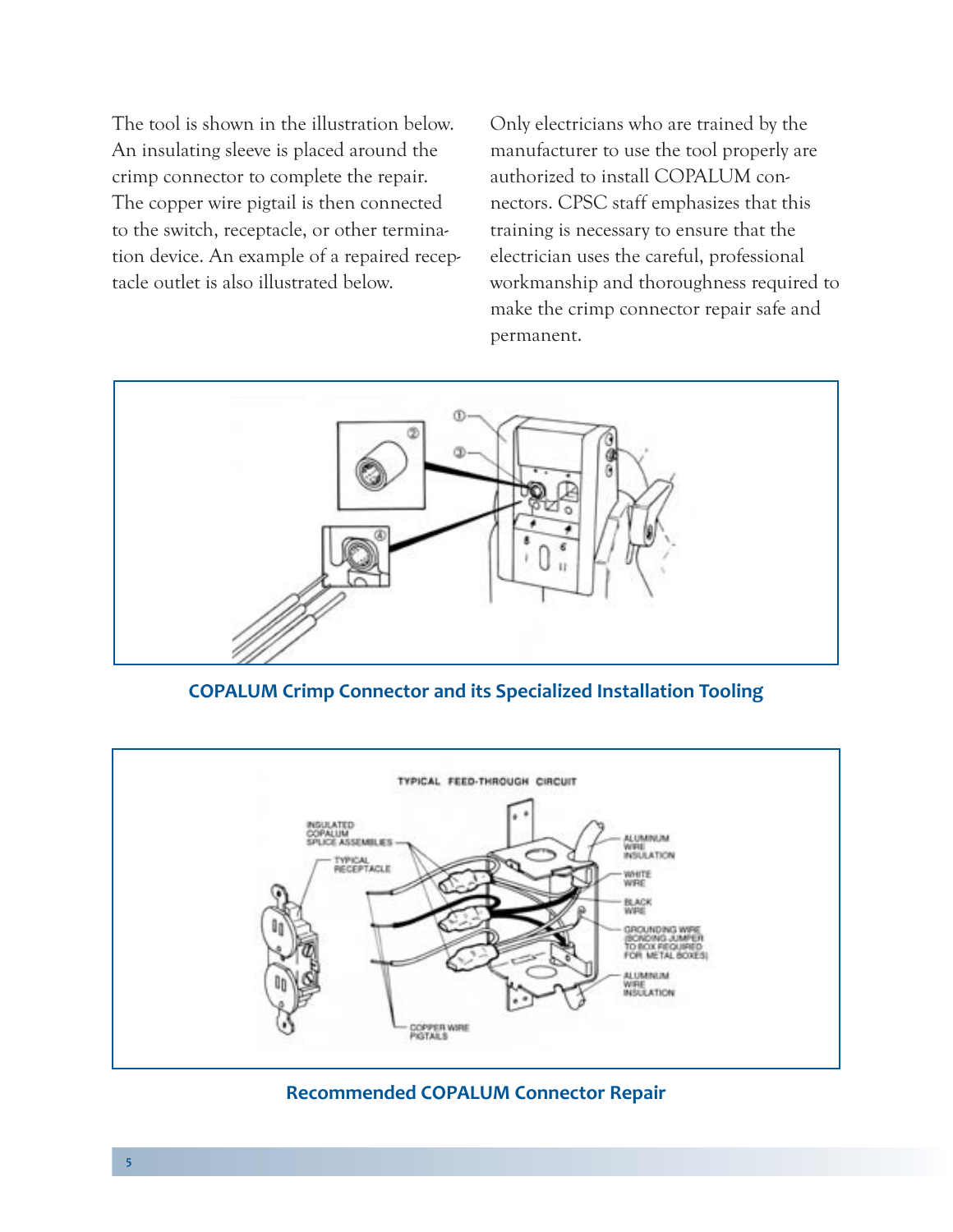To determine if there is a COPALUM installer in your region, visit: [http://tooling.](http://tooling.tycoelectronics.com/copalum/copalum_home.asp) [tycoelectronics.com/copalum/copalum\\_](http://tooling.tycoelectronics.com/copalum/copalum_home.asp) [home.asp,](http://tooling.tycoelectronics.com/copalum/copalum_home.asp) or contact the manufacturer at (800) 722-1111 or at the following address:

TE Connectivity Attn: COPALUM Aluminum Wire Repair Program P.O. Box 3608 Harrisburg, Pa. 17105

#### **3) Acceptable Alternative Repair Method**

CPSC staff recognizes that copper replacement may be cost prohibitive and that the COPALUM repair may be unavailable in a locality. Based upon an evaluation that was, in part, CPSC supported,<sup>5</sup> consumers are advised that, if the COPALUM repair is not available, the AlumiConn connector may be considered the next best alternative for a permanent repair. This repair method involves pigtailing using a setscrew type connector instead of the COPALUM crimp connector in the repaired connections. The AlumiConn connector has performed well in initial tests, but is too new to have developed a significant long-term safe performance history as the COPALUM repair. The repair should be conducted by a qualified electrician because careful, professional workmanship and thoroughness are required to make the AlumiConn connector repair safe and permanent.



**The AlumiConn Connector**

For additional information on the AlumiConn connector, visit: [http://www.kinginnovation.com/products/](http://www.kinginnovation.com/products/alumiconn) [alumiconn](http://www.kinginnovation.com/products/alumiconn), or contact the manufacturer at (800) 633-0232, or write to the firm at the following address:

King Innovation 42 N. Central Drive O'Fallon, Mo. 63366

# **RECOMMENDATIONS AGAINST USING OTHER REPAIR METHODS**

# **Non-COPALUM Crimp Connectors**

There are many other brands and types of crimp connectors — including those intended to be installed with a pliers-type of handtool — which are readily available to consumers at common retailers.

No other crimp connectors have been evaluated for connecting copper and aluminum conductors. CPSC staff strongly recommends against their use as a repair method.

<sup>5</sup> CPSC's contractor self-funded the fundamental part of this research. The CPSC contract provided funds for additional longer term testing and recommendations requested in the CPSC contract.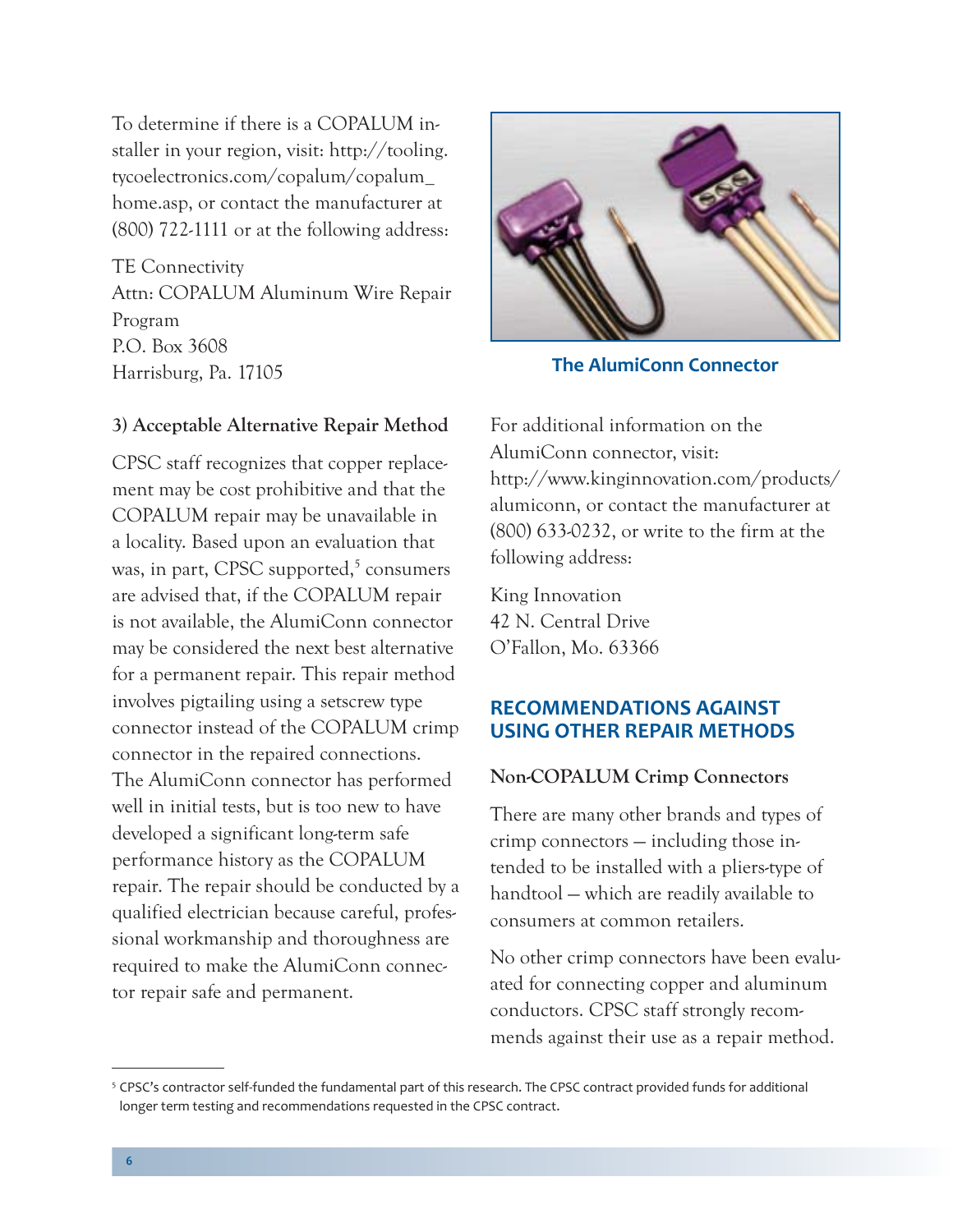

# **Do Not Use Common Hand-Crimped Connectors with Aluminum Wire**

Two other repair methods described below are often recommended by some electricians because they are substantially less expensive than COPALUM crimp connectors. CPSC staff does not consider either of these repairs an acceptable permanent repair.

# **Twist-on Connectors**

The first temporary repair involves pigtailing with a twist-on connector. The effectiveness of "pigtailing" using twist-on connectors has been evaluated by CPSC staff. In CPSC-sponsored laboratory testing and life tests, substantial numbers of these connectors overheated severely.

Surveys of and statements made by electricians and electrical inspectors confirm the highly variable and often poor performance of twist-on connectors with aluminum wire. It is possible that some pigtailing "repairs" made with twist-on connectors may be prone to even more failures than the original aluminum wire connectors. Accordingly, CPSC staff believes that this method of repair does not solve the problem of overheating present in aluminum-wired branch circuits.



**"Pigtailing" with Twist-on Connectors Is Not a Recommended Repair**

# **"CO/ALR" Switches and Receptacles**

The other repair recommended by the industry is to use switches and receptacles labeled "CO/ALR." These devices are intended for direct connection to aluminum wire, although they can be used with copper or copper-clad wire. CO/ALR devices perform better with aluminum wire than non-CO/ALR devices when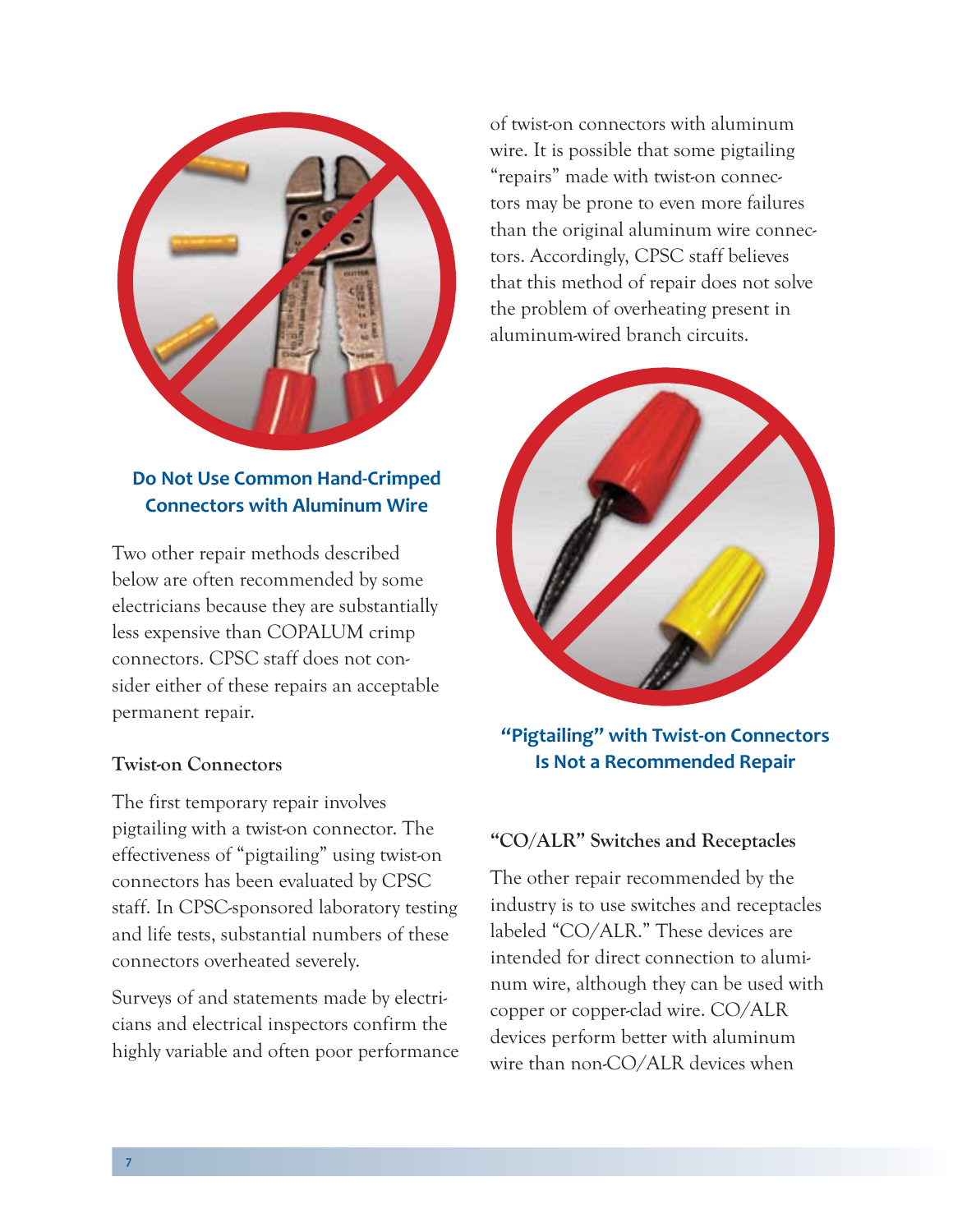installed carefully and according to best electrical practices. However, CO/ALR wiring devices have failed in laboratory tests when connected to aluminum wire typical of that installed in existing homes. The test conditions simulated actual use conditions; no "overstress" type of testing was used. Further, CO/ALR connectors are not available for all parts of the wiring system (e.g., for the permanently wired appliances and ceiling mounted light fixtures). In the opinion of CPSC staff, CO/ALR devices must be considered, at best, an incomplete repair.

# **Recommendations on Temporary Repairs**

AL/CU twist-on connector pigtails or CO/ALR devices may be used as an emergency, temporary repair for a failed aluminum termination. Should such a repair be performed, CPSC staff recommends that a complete repair of the aluminum-wired system be performed using the CPSCrecommended methods as soon as possible.

# **CODE COMPLIANCE AND INSPECTION**

All modifications and additions to installed wiring should be performed and inspected in accordance with local regulations.